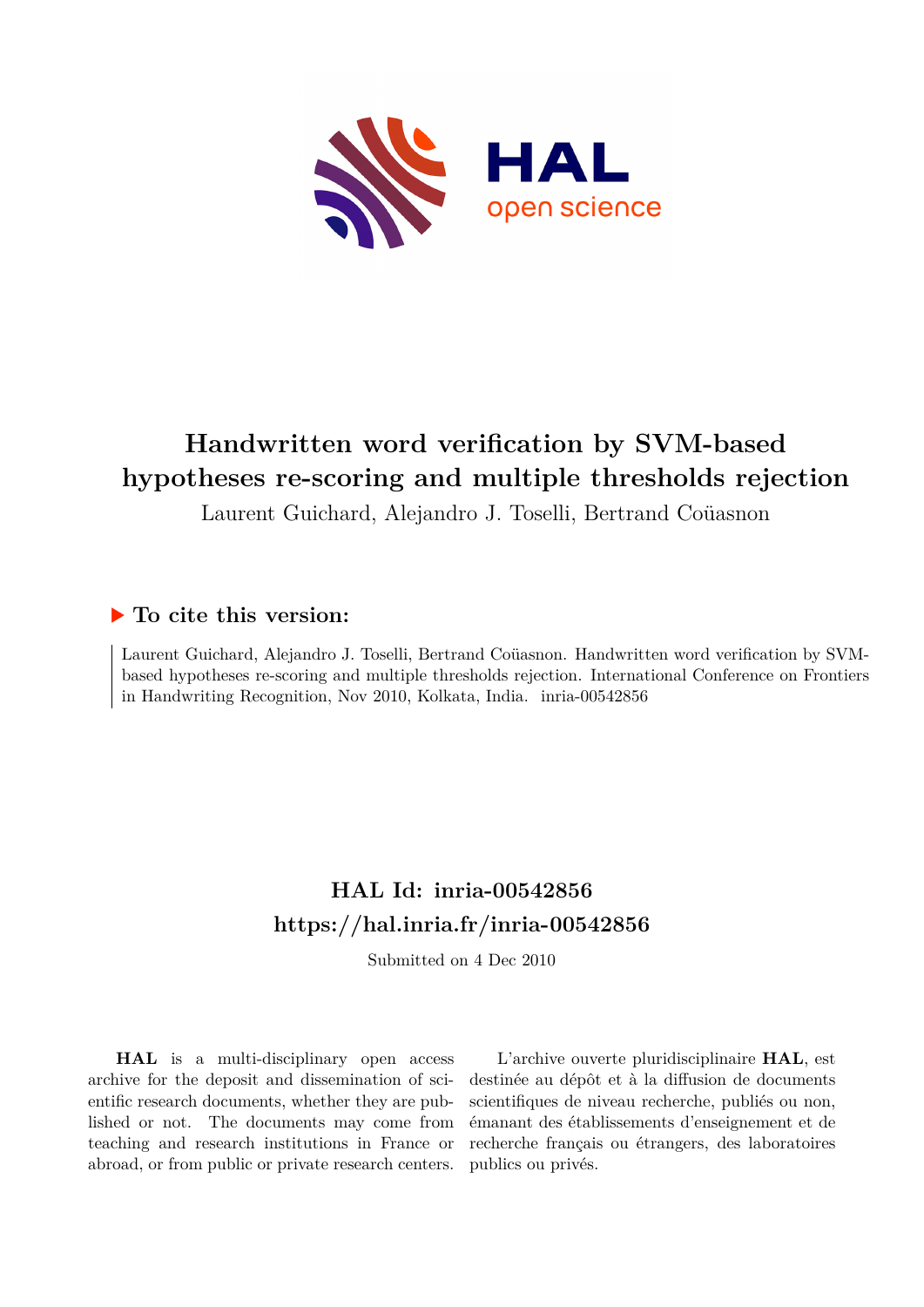# **Handwritten word verification by SVM-based hypotheses re-scoring and multiple thresholds rejection**

Laurent Guichard **Alejandro H. Toselli** Bertrand Coüasnon *INRIA Bretagne Atlantique Instituto Tecnológico de Informática <i>INSA de Rennes IRISA, Rennes, France UPV, Valencia, Spain IRISA, Rennes, France lguichar@irisa.fr ahector@iti.upv.es couasnon@irisa.fr*

#### **Abstract**

*In the field of isolated handwritten word recognition, the development of verification systems that optimize the trade-off between performance and reliability is still an active research topic. To minimize the recognition errors, usually, a verification system is used to accept or reject the hypotheses output by an existing recognition system. In this paper, a novel verification architecture is presented. In essence, the recognition hypotheses, re-scored by a set of the support vector machines, are validated by a verification mechanism based on multiple rejection thresholds. In order to tune these (classdependent) rejection thresholds, an algorithm based on dynamic programming is proposed which focus on maximizing the recognition rate for a given prefixed error rate.*

*Preliminary reported results of experiments carried out on RIMES database show that this approach performs equal or superior to other state-of-the-art rejection methods.*

## **1. Introduction**

The interest in developing effective verification systems (VSs) for handwritten word recognition applications (HWR) that can distinguish when their outputs are not recognized with enough certainty (and consequently rejected) is still an active research topic. Such VSs are crucial and vital for several security-sensitive applications, as for example the case of recognition of handwritten postal-address, legal amounts handwritten in bank checks, etc.

Commonly, VSs involve two parts: the confidence measures computation (CMs), which gives an idea of the achieved recognition quality of each word image, and the thresholding-based procedure, which stands for trading off between errors and rejections.

In the literature we can find a wide diversity of VSs for HWR. On the one hand are the VSs directly applying a rejection rule to the HWR hypotheses scores [8, 7, 10]. For HWR based on Hidden Markov Models (HMMs), which is by far the most successfully employed statistical approach according to the state-of-theart, VS rejection mechanisms rely usually on the same HMM decoding scores. Those approaches are limited by the intrinsic nature of the HWR, aimed at maximizing the recognition but not the rejection. On the other hand, there are some VSs which re-score HWR hypotheses independently from their decoding scores before performing the accept/reject action. This is the case described in [9], where a multi-layer perceptron (MLP) is employed to reevaluate the hypotheses. Because of this classifier is not specifically suitable for rejection tasks, the use of support vector machines (SVM) to rescore these HWR hypotheses emerges as a promising alternative, as they already proved their ability to verify isolated handwritten digits [1, 2].

As mentioned above, VS approaches rely on thresholding methods, which intend to adjust threshold values to decide whether accept or reject given recognized hypotheses. The formulation of the best error-reject tradeoff and the related optimal reject rule is given in [3]. According to this, the optimal error-reject trade-off is achieved only if the *a posteriori probabilities* of the classes are known exactly. As they are always affected by errors, [4] suggests the use of multiple reject thresholds to obtain the optimal decision and reject regions. Nevertheless, in the field of HWR, most VSs do not take in account this and employ just one single threshold.

An inherent difficulty of the multi-threshold VSs, within the context of HWR based on HMMs, lies in how to defining the appropriate classes associated to each of the thresholds, which do not necessarily correspond to the lexicon words. Another difficulty is also the tuning of rejection thresholds, which has been already investigated in [4, 6, 8, 13], where different algorithms are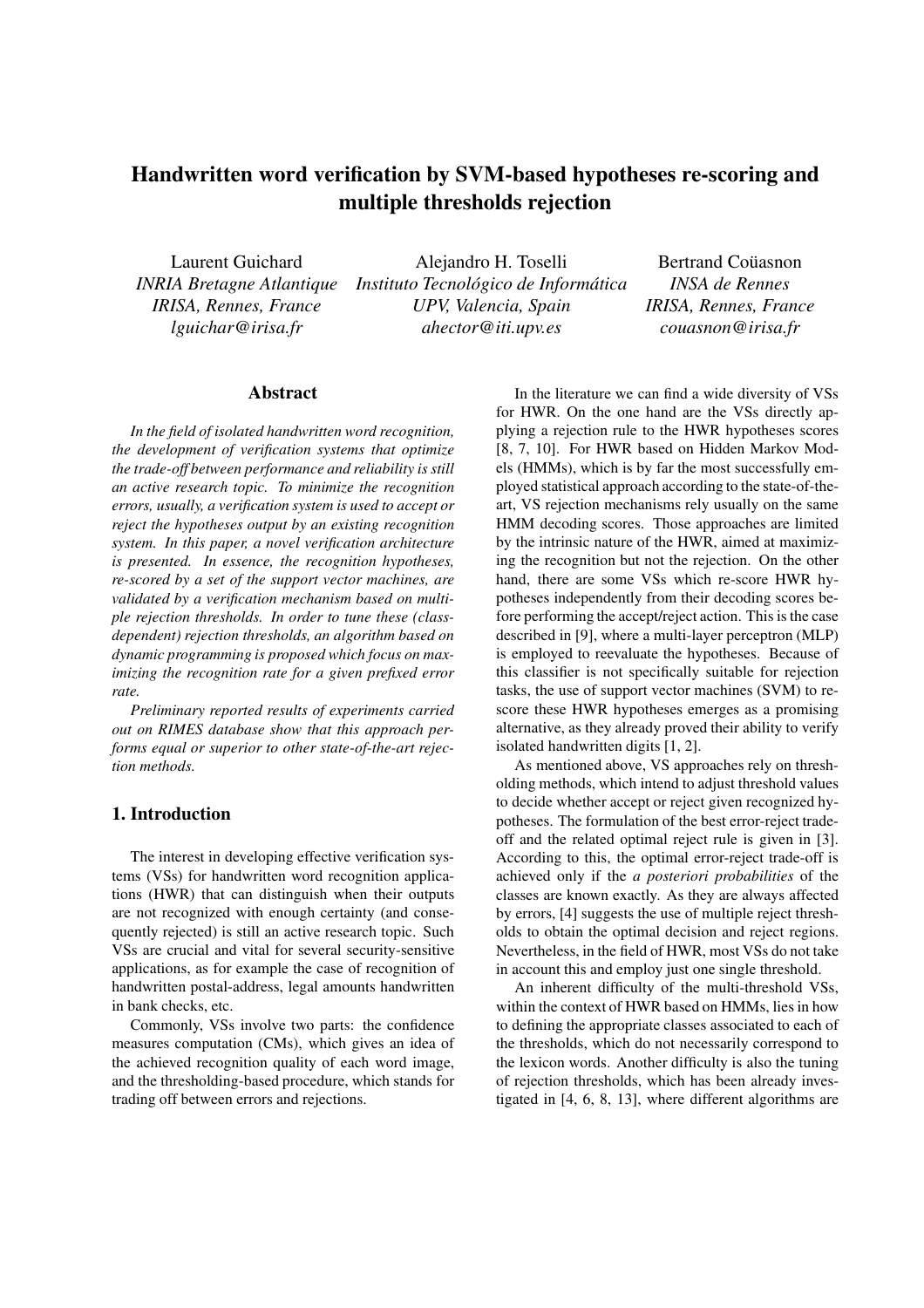proposed but neither of them guarantee an optimal solution.

In this paper, two main contributions are presented which aims at improving both rejection and recognition capabilities of the verified HWR. The first one describes a new VS approach which employs an alternative SVMbased confidence measures relying on the grapheme segmentation information from the HMMs Viterbi decoding, and applies multiple thresholds to optimize the error-rejection trade-off. The second contribution focuses on presenting a new algorithm for computing multiple reject threshold values based on dynamicprogramming which, unlike others approaches, guarantees an optimal solution.

This work is organized in the following way. Section 2 and 3 addresses in detail the two contributions above-mentioned. Experimental results and conclusion are presented in sections 4 and 5.

#### **2 Proposed Verification system approach**

The proposed VS is suitable for HWR based on grapheme/character-segmentation (explicit or implicit). For a given word image input s, the HWR outputs the N-best recognized hypotheses along with their corresponding grapheme segmentations and recognition scores. This list of N-best hypotheses serves as input of our VS approach. To represent this list, we employ the following notation:  $\langle h_1 = (w_1, r_1), \dots, h_N =$  $(w_N, r_N)$ , where  $w_i$  and  $r_i$  denote respectively the transcription and grapheme segmentation of the ith recognized hypothesis  $h_i$  of word image s. In turn, each hypothesis  $h_i = (w_i, r_i)$  is associated with a sequence of grapheme-label and sub-image pairs:  $\langle (c_{i,1}, g_{i,1}), \ldots, (c_{i,n_i}, g_{i,n_i}) \rangle$ , where  $n_i$  is the number of recognized (grapheme/character) labels of the corresponding hypothesis transcription  $w_i$ . Furthermore, each  $h_i$  has an associated probability  $P_{HWR}(h_i)$  emitted by the HWR.

Our VS approach is composed of three different modules: *grapheme feature extraction*, N*-best hypotheses re-scoring* and *hypothesis selection and verification*.

The first module makes use of the segmentation information provided by HWR to split input word image into the corresponding grapheme sub-images (i.e. character images in our case). Then, a feature extraction process transforms each of these sub-images into a 95 dimensional real-value vector composed of the following set of features:

- 8th order Zernike moments (45 components);
- 8-contour directions histogram using Freeman chain code representation (48 components);

• Normalized pixels distributions within grapheme image area lying above the word upper line and grapheme image area lying between word base and upper lines (2 components).

The second module performs a re-scoring of each N-best recognized hypotheses by using SVM classifiers, each of which modeling a specific grapheme class c from the whole grapheme classes set considered in the recognition. In this way, given a pair  $(c_{i,j}, g_{i,j})$ with  $i \in [1, N]$  and  $j \in [1, n_i]$ , the corresponding SVM assigns to it a new score  $P_{SVM}(c = c_{i,j} | g_{i,j}).$ The SVM output score is approximated to a *posterior probability* by using the *softmax* function, as described in [12]. Once all individual grapheme probabilities have been computed, a global SVM score of hypothesis  $h_i$ is calculated as the geometric mean of their respective grapheme scores:

$$
P_{SVM}(h_i) = \sqrt[n_i]{\prod_{j=1}^{n_i} P_{SVM}(c = c_{i,j}|g_{i,j})}
$$
 (1)

We realized after some informal experiments that this way of computing the SVM global score works properly well for this case. Moreover, this makes the SVM score independent from hypothesis length (number of graphemes) and thereby comparable across different length hypotheses.

The final confidence measure (CM) of hypothesis  $h_i$ is then computed by linearly combining their respective global HMM score (given by the HWR system) and SVM score:

$$
P(h_i) = \alpha P_{SVM}(h_i) + (1 - \alpha) P_{HMM}(h_i) \quad \forall i \in [1, N]
$$
\n(2)

This linear combination of classifier scores aims at balancing their effect by the empirically tuned coefficient α.

Once all hypotheses of the N-best list have been rescored, the third and last module is in charge to select the best one (i.e. with the maximal CM score) and to perform the accept/reject action on it. In order to do this, the hypotheses are first re-ordered according to their new CM scores, defining a new list:  $\langle \hat{h}_1, \ldots, \hat{h}_N \rangle$ , such that  $P(\hat{h}_i) \ge P(\hat{h}_j)$   $\forall 1 \le i < j \le N$ . Then, the reject/accept action decision is performed by the thresholding mechanism using the computed difference between the two best re-scored hypotheses

$$
d_{12} = P(\hat{h}_1) - P(\hat{h}_2)
$$

as a value to be compared with the corresponding threshold. Experiments conducted by other works [9] have shown that this strategy gives the best results.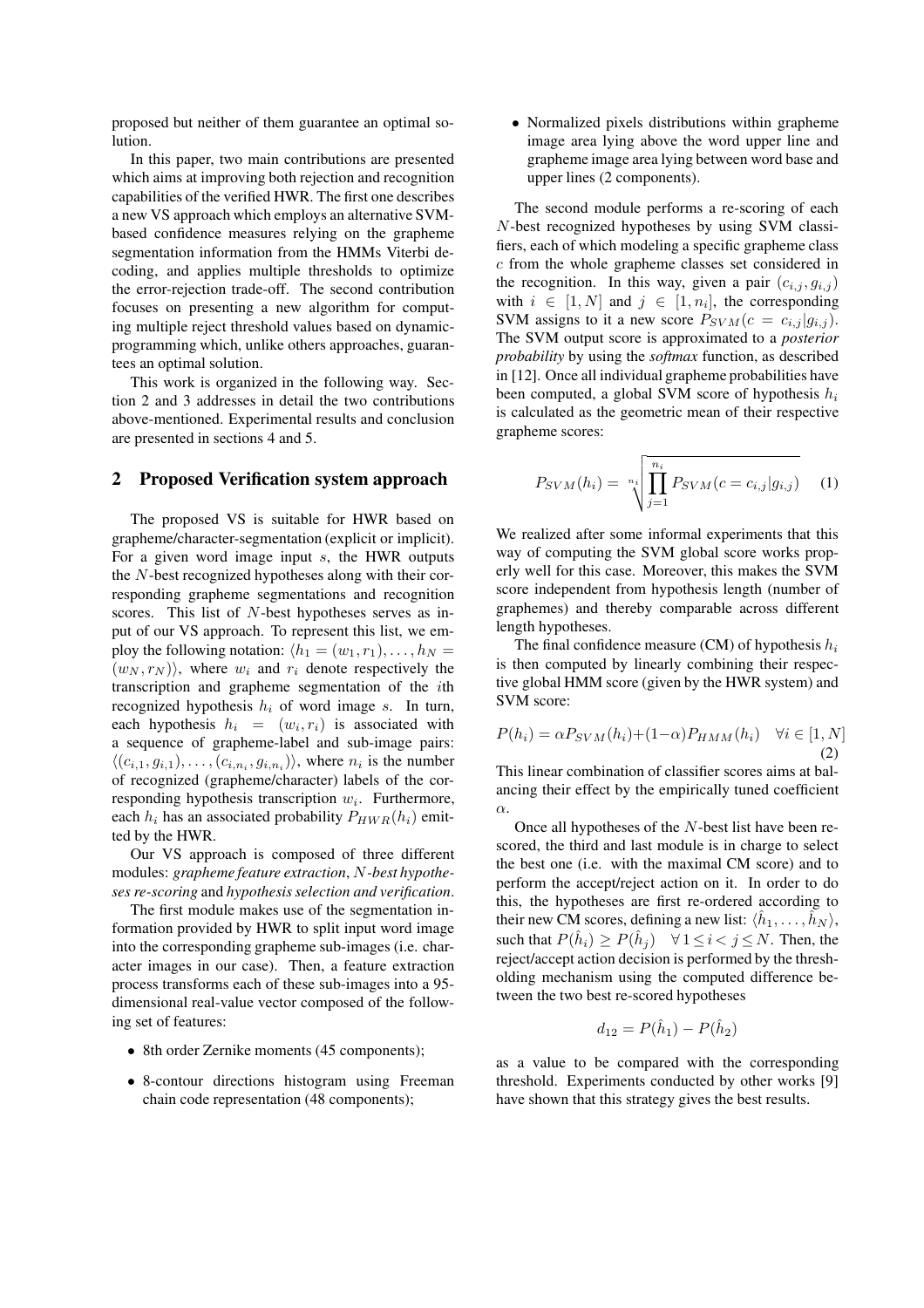As was mentioned in section 1, the proposed verification mechanism is based on multiple class-dependent thresholds. To define these classes, we have clustered into different length-classes all word transcriptions from the HWR lexicon according to their length. It is worth noting that the use of length-class-dependent thresholds serves to compensate the inaccuracy of the *a posteriori probabilities* mentioned earlier and also somewhat to mitigate the problem related to the empirical normalization that does not make fully comparable, for example, 10-characters words with 2-characters words. Formally, the set of length-classes is defined as:

$$
\Omega = \{length(w) : w \in \text{Lex}\}
$$

where *length* is a function returning the number of graphemes of word transcription w. We also employ  $\omega_j \in \Omega$  with  $j \in [1, |\Omega|]$  to denote an element belonging to  $\Omega$ . Thus, each of the length-classes:  $\omega_1, \omega_2, \ldots, \omega_{|\Omega|}$  has been linked to a respective threshold:  $t_1, t_2, \ldots, t_{|\Omega|}$ , whose values are set up during the tuning phase. The description of this tuning phase is detailed in 3.

The verification process performs for a given selected hypothesis  $\hat{h}_1$  and its associate threshold  $t_1$  ( $t_1 \rightarrow$  $\omega_{\hat{j}} = length(\hat{h}_1)$ ) the accept/reject action of word image s, according to:

**if**  $d_{12} \ge t_{\hat{\text{\j}} }$  **then** accept  $\hat{h}_1$  **else** reject  $\hat{h}_1$ 

### **3 Multiple thresholds tuning algorithm**

As was seen, the verification system presented here rely on a set of previously set-up thresholds. Looking for the best thresholds is not a trivial problem, involving a combinatorial optimization over all their possible values.

Let  $S$  be a validation set of word images samples on which threshold values tuning is carried out. Likewise, let  $S_i \subseteq S$ ,  $i \in [1, |\Omega|]$  be sets of word samples with the same lengths:

$$
S_i = \{w : length(w) = \omega_i, w \in \text{Lex}, \omega_i \in \Omega\}
$$

Additionally, the following definitions for *performance* (PFR), *error rate* (ER) and *rejection rate* (RR) for our VS will be adopted:

$$
PFR = \frac{Corr}{|S|} \quad ER = \frac{Err}{|S|} \quad RR = 1 - PFR - ER \quad (3)
$$

where *Corr* and *Err* are respectively the number of words correctly and incorrectly classified.

In similar way as described [4], the problem of tuning a set of thresholds  $t_1, \ldots, t_{|\Omega|}$  can be formulated in terms of PFR and ER as follows:

$$
\begin{cases}\n\max_{t_1,\ldots,t_{|\Omega|}} \text{PFR}(t_1,\ldots,t_{|\Omega|}) \\
\text{ER}(t_1,\ldots,t_{|\Omega|}) \leq \text{ER}_{max}\n\end{cases}
$$
\n(4)

where  $ER_{max}$  is a prefixed maximal error rate. The final goal here is to find the threshold values that maximize the performance of the system without exceeding a given  $ER_{max}$ .

Existing state-of-the-art algorithms for multiple thresholds tuning are not optimal [4, 13, 6]. The new tuning-threshold algorithm presented here is inspired from the *0-1 KnapSack problem* resolution based on dynamic programming [11]. Actually, this dynamicprogramming-based approach leans on expression (5) rather than (4), where absolute values Corr and Err are used instead of PFR and ER:

$$
\begin{cases}\n\max_{t_1,\dots,t_{|\Omega|}} Corr(t_1,\dots,t_{|\Omega|}) \\
Err(t_1,\dots,t_{|\Omega|}) \leq Err_{max}\n\end{cases}
$$
\n(5)

For sake of convenience, we define the auxiliary function:  $\mathbf{F}: s \mapsto (Corr_s, Err_s, P_s) \quad s \in S_i, \forall i \in$  $[1, |\Omega|]$ , which for each  $s \in S_i$ , returns the associated  $P_s$  (CM of sample s), as well as the  $Corr_s$  and  $Err_s$ (number of samples correctly and incorrectly classified) computed on the samples  $s' \in S_i$  whose  $P_{s'} \geq P_s$ . Furthermore, we introduce the accumulator function  $A(l, Err)$ , which returns the maximal number of well recognized samples that can be attained with a number of errors equal or lower than Err considering only samples belonging to the class sample sets:  $S_1, \ldots, S_l$ where  $l \in [1, |\Omega|]$ . Thus,  $A(l, Err)$  can be recursively defined as follows:

$$
\begin{cases}\nA(0, Err) = \max_{s \in S_1, Err_s \le Err}Corr_s \\
A(l, Err) = \max_{s \in S_l, Err_s \le Err} A(l-1, Err-Err_s) \\
+Corr_s \\
(6)\n\end{cases}
$$

The algorithm 1 finds the optimal solution for  $A(|\Omega|, Err_{max})$  using dynamic programming. Computation of  $A(l, Err)$  is made iteratively until  $l = |\Omega|$  and  $Err = Err_{max}$ . On each iteration, the sample that maximizes  $A(l, Err)$  is stored in the auxiliary variable  $B(l, Err)$  to make possible to recover the threshold values set which has maximized  $A(|\Omega|, Err_{max})$ . Basically, the running time of this algorithm depends on the size of validation set and the prefixed maximal *error rate*:  $O(|S| \times Err_{max})$ . Algorithm 2 recovers the threshold values by backtracking through the information stored in  $B(l, Err)$ .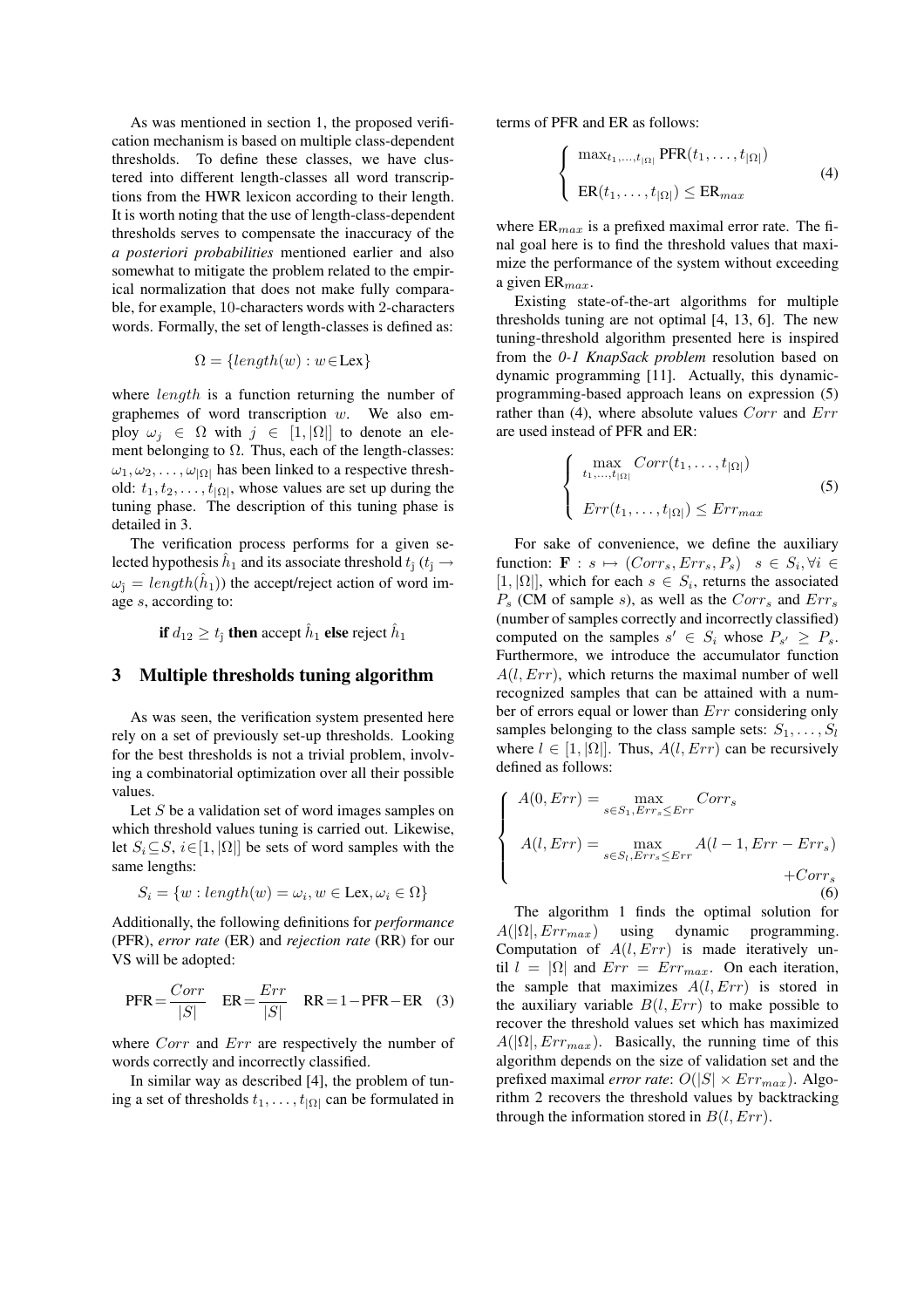### **Algorithm 1** Forward pass: Compute  $A(|\Omega|, Err_{max})$

 $s_0$ : default sample defined by  $F(s_0) = (0, 0, 1.0)$ // Initialization for  $Err = 0$  to  $Err_{max}$  do  $A(0, Err) \leftarrow 0$ **end for** // Fill the accumulator A **for**  $l = 1$  **to**  $|\Omega|$  **do for**  $Err = 0$  **to**  $Err_{max}$  **do**  $A(l, Err) \leftarrow A(l-1, Err)$  $B(l, Err) \leftarrow s_0$ **for all**  $s \in S_l$  **do**  $(Corr<sub>s</sub>, Err<sub>s</sub>, -) \leftarrow F(s)$ **if**  $Err_s \leq Err$  **then**  $aux_s \leftarrow A(l-1, Err-Err_s) + Corr_s$ **if**  $aux_s > A(l, Err)$  **then**  $A(l, Err) \leftarrow aux_s$  $B(l, Err) \leftarrow s$ **end if end if end for end for end for**

**Algorithm 2** Backward pass: Track back the thresholds

t : set of thresholds to be tuned // Initialization  $l \leftarrow |\Omega|$  $Err \leftarrow Err_{max}$ // Get the thresholds **while**  $l > 0$  **do**  $s \leftarrow B(l, E)$  $($ ,  $Err_s, P_s) \leftarrow F(s)$  $t(l) \leftarrow P_s$  {Threshold for class  $\omega_l$ }  $E \leftarrow Err-Err_s$  $l \leftarrow (l-1)$  {Next class} **end while**

#### **4 Experiments**

#### **4.1 Experimental setup**

Experiments have been carried out on the RIMES database used at the ICDAR 2009 competition [5]. The database contains a total of 59 202 running words with their transcriptions and a vocabulary-size of 1 612 different words. Table 1 presents basic statistical information of the corpus along with the partition definition employed to carry out the experiments.

The HWR used here is a standard HMMs-based recognizer which extracts feature vectors using a sliding window, models lexicon words by a concatena-

**Table 1.** Basic statistics of the RIMES-DB words corpus and its standard partition.

| Num. of: Training Valid. |        |      | Test |                               | Total Lex. |
|--------------------------|--------|------|------|-------------------------------|------------|
| words                    | 44 196 | 7542 |      | 7464 59202 1612               |            |
| charact.                 |        |      |      | 230 259 39 174 38 906 308 339 | 65 I       |

tion of continuous left-to-right grapheme HMMs and employs the Viterbi algorithm to look for the HMMconcatenated models that maximize the probability to produce the given feature vector sequence.

To assess our contributions (VS and multiple thresholds tuning algorithm), comparisons have been made with other methods already published:

- **SVM-ST:** VS presented in section 2 using SVMrescoring and just a global single reject threshold.
- **MLP-ST:** VS employing MLP classifier-based grapheme re-scoring (see [9]). As **SVM-ST**, it uses just a global single reject threshold.
- **HMM-ST:** as described in [8], a global single reject threshold is applied with a CM defined as the difference between the recognized scores of the first and second HWR best hypotheses.
- **SVM-MT-DPR:** our VS explained in section 2 using SVM-rescoring and multiple reject thresholds tuned with the dynamic-programming algorithm detailed in 3.
- **SVM-MT-FUM:** verification mechanism explained in section 2 using multiple reject thresholds tuned with the algorithm employed in [4] based on an iterative procedure.
- **SVM-MT-MTL:** verification mechanism explained in section 2 using multiple reject thresholds tuned with the *Automatic Multiple-Thresholds Learning algorithm* [13], which is based on an iterative procedure faster and more robust during initialization phase than the one used in **SVM-MT-FUM**.

The SVM classifiers employed to re-score graphemes use a Gaussian kernel and were trained with the one-against-all strategy for multi-class SVM classification. In this sense, grapheme samples to train SVM and MLP classifiers were obtained through segmenting the word images of the training set with our HMMs-based HWR in forced alignment mode.

The RIMES-DB partition sets employed in the experiments are highlighted in table 1. While HMMs, SVMs and MLPs parameters learning is carried out on the training set, multiple thresholds tuning is performed on the validation set using an algorithm derived from [13]. Finally, reported results of the comparisons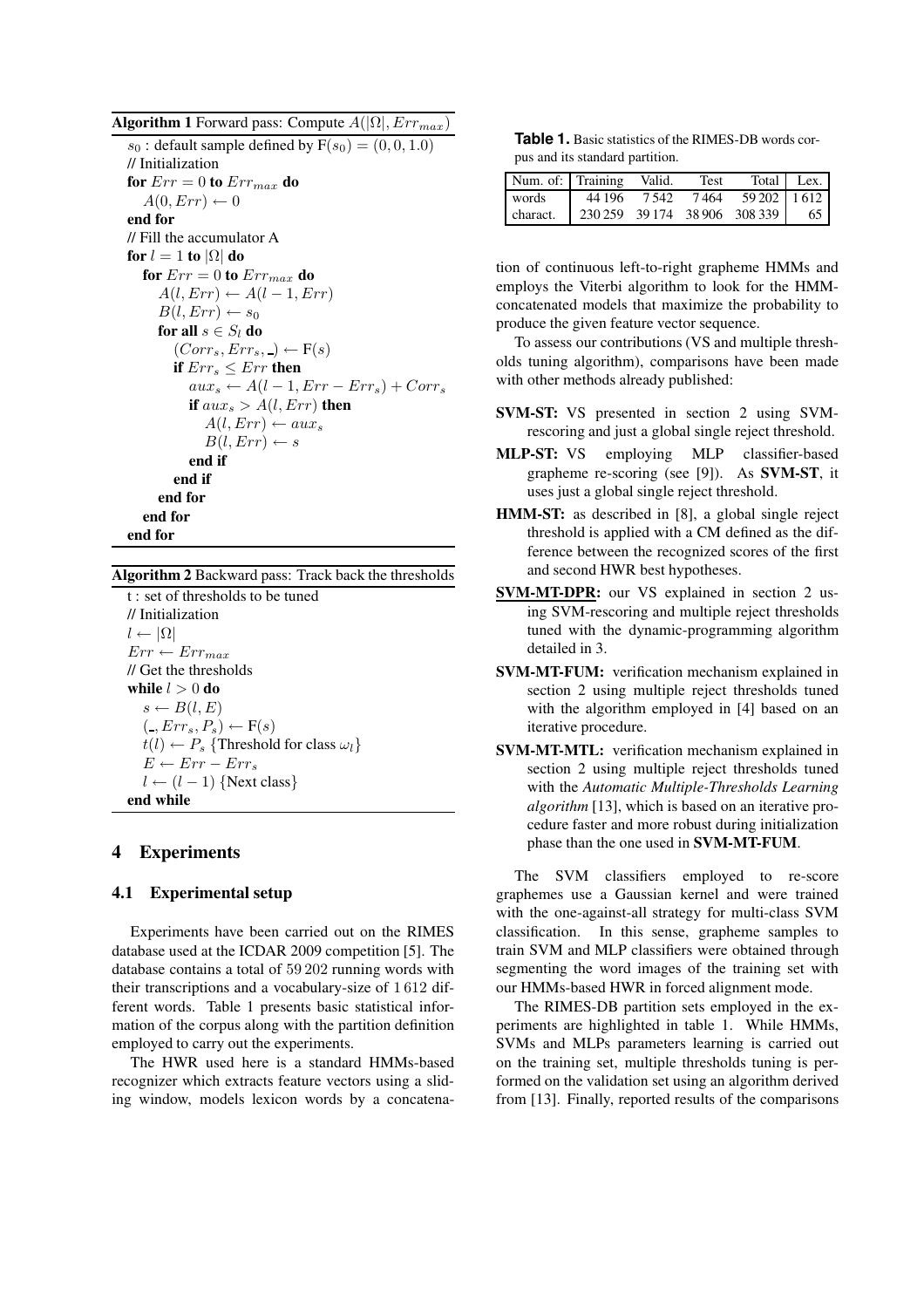among the different approaches have been obtained on the test set.

For the VS using multiple reject thresholds, a number of 17 thresholds were set according to the number of classes produced by regrouping the RIMES lexicon words with the same lengths, (i.e. RIMES lexicon contains words varying from 1 to 17 characters). The number of hypotheses generated by the HWR for each recognized word image was set to 10.

First experiments aim at assessing our VS with its SVM-based CM and its novel multiple thresholds computation mechanisms. The performance is measured through comparisons against others approaches: **SVM-ST**, **MLP-ST** and **HMM-ST**. Second set of experiments seek to show through experimental results that the proposed dynamic-programming-based multithreshold tuning algorithm performs equal or better than other published algorithms solving the same issue: **SVM-MT-FUM** and **SVM-MT-MTL**.

For the experimental comparisons, we employ the *Receiver Operating Characteristic* (ROC) curve, which plots the *True Rejection Rate* (TRR) versus the *False Rejection Rate* (FRR). The TRR (resp. FRR) is defined as the number of wrong (resp. well) recognized words that are rejected divided by the number of well (resp. wrong) recognized words. In addition, the area under a ROC curve provides an adequate overall estimation of the rejection capabilities. This area is denoted as AROC. The *Performance* (PFR) versus *Error Rate* (ER) curve is also plotted to demonstrate the increase of well recognized words brought by the VS.

#### **4.2 Evaluation**

#### **4.2.1 VS approaches comparison**

The following results were all obtained on the test set partition. Figure 1-(left) presents the ROC curves obtained for the four different VS approaches: **SVM-MT**, **SVM-ST**, **HMM-ST** and **MLP-ST**. It can be observed that **SVM-MT** and **SVM-ST** are the best performing approaches in the FRR range between 0% and 30%. Clearly in that range, **SVM-ST** outperforms **HMM-ST** and **MLP-ST**, corroborating the proposed CM quality. Furthermore, **SVM-MT-DPR** approach outperforms all of the others, including **SVM-ST**, confirming the usually good results of the multiple-thresholds-based VSs with respect to the single-threshold ones.

Figure 1-(right) also plots the VS performance versus error rate for each of the proposed approaches. Once again, it is notable specially for the ER range between 0% and 2.5%, the good performance achieved by **SVM-MT-DPR** and **SVM-ST** compared with the others. Additionally for each VS approach, table 2 gives some more specific results.

**Table 2.** AROC values, TRR values for a constant FRR set to 10%, PFR values without rejection (PFR<sub>1</sub>) and PFR values for a constant ER set to  $2.5\%$  (PFR<sub>2</sub>)

| Approach          | AROC  | $TRR(\%)$ | $PFR_1(\%)$ | $PFR2(\%)$ |
|-------------------|-------|-----------|-------------|------------|
| <b>SVM-MT-DPR</b> | 0.899 | 73.3      | 83.7        | 68.4       |
| <b>SVM-ST</b>     | 0.874 | 68.9      | 83.7        | 63.1       |
| MLP-ST            | 0.864 | 64.5      | 82.3        | 58.4       |
| <b>HMM-ST</b>     | 0.822 | 56.3      | 78.6        | 53.6       |

One important feature to notice is the improvement in term of performance even without rejection. Indeed, the performance of the HWR (**HMM-ST**) increases from 78.6% to 83.7% when multi-thresholdbased scheme is incorporated.

#### **4.2.2 Algorithms comparison**

Figure 2-left plots the ROC curves for our VS approach on the validation set using the three different multiple thresholds tuning algorithms: **SVM-MT-DPR**, **SVM-MT-FUM** and **SVM-MT-MTL**. In this plot can be observed the optimal nature of the algorithm **SVM-MT-DPR**, where its corresponding curve remains above the others for all FRR values.

Likewise, the table in the figure 2-right reports the AROC values for all tuning algorithms obtained on the validation and test set partitions. Here, the good performance of the proposed algorithm can be observed **SVM-MT-DPR** as well as its good generalization ability.

In addition, this table reports running times of the 3 algorithms. Algorithm **SVM-MT-DPR** is clearly the fastest as it is about 6 times less time-consuming than **SVM-MT-MTL** and 7 times than **SVM-MT-FUM**.

#### **5 Remarks and Conclusion**

This paper introduces an alternative independent verification system using a confidence measure based on SVMs rescoring and multiple rejection thresholds to verify handwritten word recognized hypotheses. The experimental results obtained show that the proposed approach boosts the rejection capabilities of the HWR as, for example, the performance increases from 53.6% to 68.4% for an error rate set to 2.5%. It also improves the global recognition performance which rises from 78.6% to 83.7% when rejection is disabled.

A new algorithm to tune multiple rejection thresholds has also been presented. It was confirmed experimentally that this tuning algorithm based on dynamic-